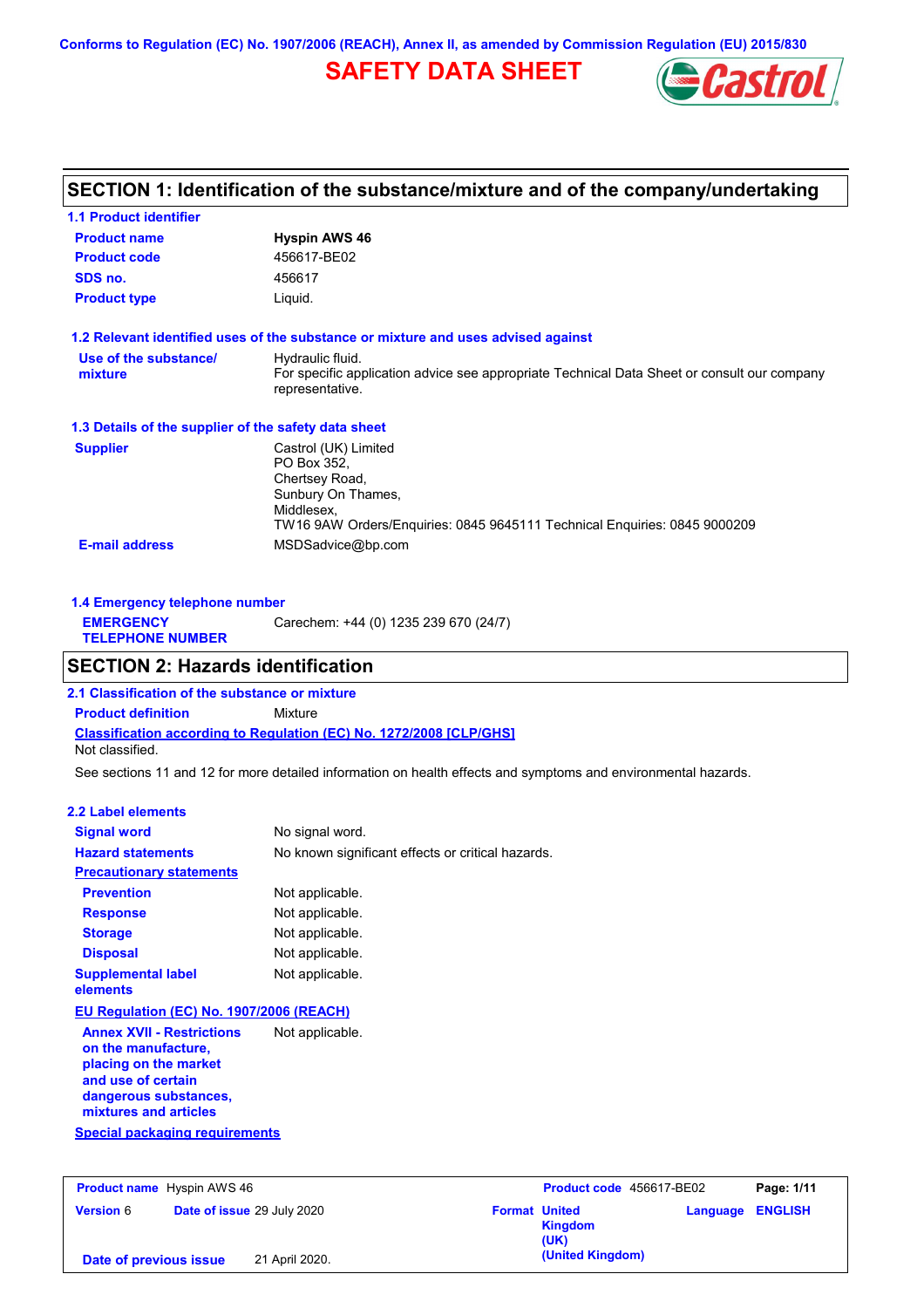# **SECTION 2: Hazards identification**

| <b>Containers to be fitted</b><br>with child-resistant<br>fastenings                                                     | Not applicable.                                                                                                                                                                                                                                                                        |  |  |
|--------------------------------------------------------------------------------------------------------------------------|----------------------------------------------------------------------------------------------------------------------------------------------------------------------------------------------------------------------------------------------------------------------------------------|--|--|
| <b>Tactile warning of danger</b>                                                                                         | Not applicable.                                                                                                                                                                                                                                                                        |  |  |
| 2.3 Other hazards                                                                                                        |                                                                                                                                                                                                                                                                                        |  |  |
| <b>Results of PBT and vPvB</b><br>assessment                                                                             | Product does not meet the criteria for PBT or vPvB according to Regulation (EC) No. 1907/2006,<br>Annex XIII.                                                                                                                                                                          |  |  |
| <b>Product meets the criteria</b><br>for PBT or vPvB according<br>to Regulation (EC) No.<br><b>1907/2006, Annex XIII</b> | This mixture does not contain any substances that are assessed to be a PBT or a vPvB.                                                                                                                                                                                                  |  |  |
| Other hazards which do<br>not result in classification                                                                   | Defatting to the skin.<br>Note: High Pressure Applications<br>Injections through the skin resulting from contact with the product at high pressure constitute a<br>major medical emergency.<br>See 'Notes to physician' under First-Aid Measures, Section 4 of this Safety Data Sheet. |  |  |

### **SECTION 3: Composition/information on ingredients**

Mixture

### **3.2 Mixtures**

**Product definition**

Highly refined base oil (IP 346 DMSO extract < 3%). Proprietary performance additives.

### **This product does not contain any hazardous ingredients at or above regulated thresholds.**

### **SECTION 4: First aid measures**

| <b>4.1 Description of first aid measures</b> |                                                                                                                                                                                                                                         |
|----------------------------------------------|-----------------------------------------------------------------------------------------------------------------------------------------------------------------------------------------------------------------------------------------|
| <b>Eye contact</b>                           | In case of contact, immediately flush eyes with plenty of water for at least 15 minutes. Eyelids<br>should be held away from the eyeball to ensure thorough rinsing. Check for and remove any<br>contact lenses. Get medical attention. |
| <b>Skin contact</b>                          | Wash skin thoroughly with soap and water or use recognised skin cleanser. Remove<br>contaminated clothing and shoes. Wash clothing before reuse. Clean shoes thoroughly before<br>reuse. Get medical attention if irritation develops.  |
| <b>Inhalation</b>                            | If inhaled, remove to fresh air. Get medical attention if symptoms occur.                                                                                                                                                               |
| <b>Ingestion</b>                             | Do not induce vomiting unless directed to do so by medical personnel. Get medical attention if<br>symptoms occur.                                                                                                                       |
| <b>Protection of first-aiders</b>            | No action shall be taken involving any personal risk or without suitable training.                                                                                                                                                      |

### **4.2 Most important symptoms and effects, both acute and delayed**

See Section 11 for more detailed information on health effects and symptoms. **Potential acute health effects Inhalation** Vapour inhalation under ambient conditions is not normally a problem due to low vapour pressure. **Ingestion** No known significant effects or critical hazards. **Skin contact** Defatting to the skin. May cause skin dryness and irritation. **Eye contact** No known significant effects or critical hazards. **Delayed and immediate effects as well as chronic effects from short and long-term exposure Inhalation Ingestion Skin contact Eye contact** Overexposure to the inhalation of airborne droplets or aerosols may cause irritation of the respiratory tract. Ingestion of large quantities may cause nausea and diarrhoea. Prolonged or repeated contact can defat the skin and lead to irritation and/or dermatitis. Potential risk of transient stinging or redness if accidental eye contact occurs.

#### **4.3 Indication of any immediate medical attention and special treatment needed**

| <b>Product name</b> Hyspin AWS 46 |                                   | Product code 456617-BE02 |                                                | Page: 2/11 |                |
|-----------------------------------|-----------------------------------|--------------------------|------------------------------------------------|------------|----------------|
| <b>Version 6</b>                  | <b>Date of issue 29 July 2020</b> |                          | <b>Format United</b><br><b>Kingdom</b><br>(UK) | Language   | <b>ENGLISH</b> |
| Date of previous issue            |                                   | 21 April 2020.           | (United Kingdom)                               |            |                |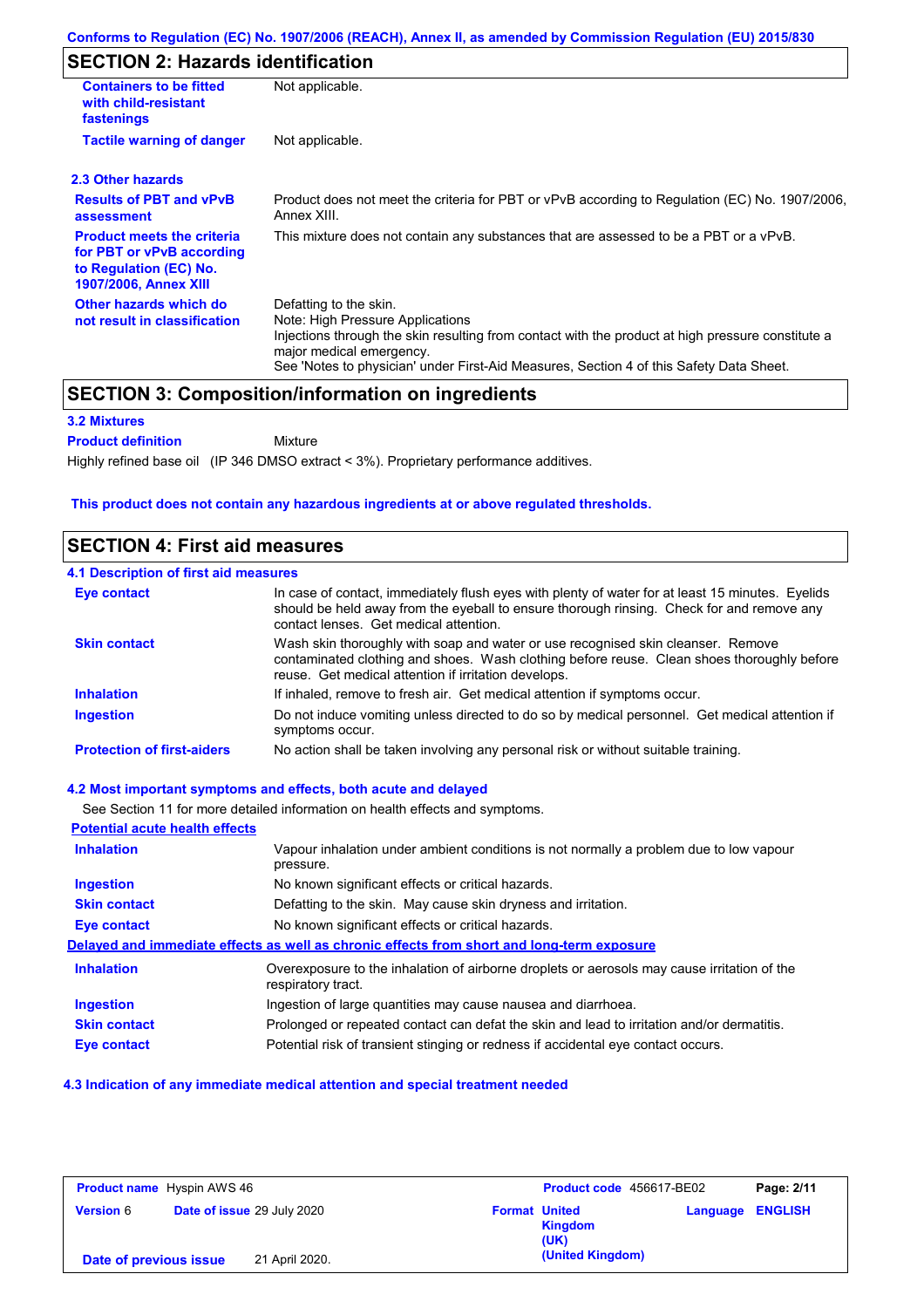# **SECTION 4: First aid measures**

| <b>Notes to physician</b>          | Treatment should in general be symptomatic and directed to relieving any effects.<br>Note: High Pressure Applications<br>Injections through the skin resulting from contact with the product at high pressure constitute a<br>major medical emergency. Injuries may not appear serious at first but within a few hours tissue<br>becomes swollen, discoloured and extremely painful with extensive subcutaneous necrosis.<br>Surgical exploration should be undertaken without delay. Thorough and extensive debridement<br>of the wound and underlying tissue is necessary to minimise tissue loss and prevent or limit<br>permanent damage. Note that high pressure may force the product considerable distances<br>along tissue planes. |
|------------------------------------|--------------------------------------------------------------------------------------------------------------------------------------------------------------------------------------------------------------------------------------------------------------------------------------------------------------------------------------------------------------------------------------------------------------------------------------------------------------------------------------------------------------------------------------------------------------------------------------------------------------------------------------------------------------------------------------------------------------------------------------------|
| CECTION E. Einefinkting measonings |                                                                                                                                                                                                                                                                                                                                                                                                                                                                                                                                                                                                                                                                                                                                            |

### **SECTION 5: Firefighting measures**

| 5.1 Extinguishing media                                                                                                    |                                                                                                                                                                                                                                                                                                                                                                   |  |  |
|----------------------------------------------------------------------------------------------------------------------------|-------------------------------------------------------------------------------------------------------------------------------------------------------------------------------------------------------------------------------------------------------------------------------------------------------------------------------------------------------------------|--|--|
| In case of fire, use foam, dry chemical or carbon dioxide extinguisher or spray.<br><b>Suitable extinguishing</b><br>media |                                                                                                                                                                                                                                                                                                                                                                   |  |  |
| <b>Unsuitable extinguishing</b><br>media                                                                                   | Do not use water jet. The use of a water jet may cause the fire to spread by splashing the<br>burning product.                                                                                                                                                                                                                                                    |  |  |
| 5.2 Special hazards arising from the substance or mixture                                                                  |                                                                                                                                                                                                                                                                                                                                                                   |  |  |
| <b>Hazards from the</b><br>substance or mixture                                                                            | In a fire or if heated, a pressure increase will occur and the container may burst.                                                                                                                                                                                                                                                                               |  |  |
| <b>Hazardous combustion</b>                                                                                                | Combustion products may include the following:                                                                                                                                                                                                                                                                                                                    |  |  |
| products                                                                                                                   | carbon oxides $(CO, CO2)$ (carbon monoxide, carbon dioxide)                                                                                                                                                                                                                                                                                                       |  |  |
| 5.3 Advice for firefighters                                                                                                |                                                                                                                                                                                                                                                                                                                                                                   |  |  |
| <b>Special precautions for</b><br>fire-fighters                                                                            | No action shall be taken involving any personal risk or without suitable training. Promptly<br>isolate the scene by removing all persons from the vicinity of the incident if there is a fire.                                                                                                                                                                    |  |  |
| <b>Special protective</b><br>equipment for fire-fighters                                                                   | Fire-fighters should wear appropriate protective equipment and self-contained breathing<br>apparatus (SCBA) with a full face-piece operated in positive pressure mode. Clothing for fire-<br>fighters (including helmets, protective boots and gloves) conforming to European standard EN<br>469 will provide a basic level of protection for chemical incidents. |  |  |

# **SECTION 6: Accidental release measures**

|                                                          | 6.1 Personal precautions, protective equipment and emergency procedures                                                                                                                                                                                                                                                                                                                        |  |  |
|----------------------------------------------------------|------------------------------------------------------------------------------------------------------------------------------------------------------------------------------------------------------------------------------------------------------------------------------------------------------------------------------------------------------------------------------------------------|--|--|
| For non-emergency<br>personnel                           | No action shall be taken involving any personal risk or without suitable training. Evacuate<br>surrounding areas. Keep unnecessary and unprotected personnel from entering. Do not touch<br>or walk through spilt material. Floors may be slippery; use care to avoid falling. Put on<br>appropriate personal protective equipment.                                                            |  |  |
| For emergency responders                                 | If specialised clothing is required to deal with the spillage, take note of any information in<br>Section 8 on suitable and unsuitable materials. See also the information in "For non-<br>emergency personnel".                                                                                                                                                                               |  |  |
| <b>6.2 Environmental</b><br>precautions                  | Avoid dispersal of spilt material and runoff and contact with soil, waterways, drains and sewers.<br>Inform the relevant authorities if the product has caused environmental pollution (sewers,<br>waterways, soil or air).                                                                                                                                                                    |  |  |
| 6.3 Methods and material for containment and cleaning up |                                                                                                                                                                                                                                                                                                                                                                                                |  |  |
| <b>Small spill</b>                                       | Stop leak if without risk. Move containers from spill area. Absorb with an inert material and<br>place in an appropriate waste disposal container. Dispose of via a licensed waste disposal<br>contractor.                                                                                                                                                                                     |  |  |
| <b>Large spill</b>                                       | Stop leak if without risk. Move containers from spill area. Prevent entry into sewers, water<br>courses, basements or confined areas. Contain and collect spillage with non-combustible,<br>absorbent material e.g. sand, earth, vermiculite or diatomaceous earth and place in container<br>for disposal according to local regulations. Dispose of via a licensed waste disposal contractor. |  |  |
| 6.4 Reference to other<br><b>sections</b>                | See Section 1 for emergency contact information.<br>See Section 5 for firefighting measures.<br>See Section 8 for information on appropriate personal protective equipment.<br>See Section 12 for environmental precautions.<br>See Section 13 for additional waste treatment information.                                                                                                     |  |  |

| <b>Product name</b> Hyspin AWS 46 |                            |                                         | Product code 456617-BE02 |                |
|-----------------------------------|----------------------------|-----------------------------------------|--------------------------|----------------|
| <b>Version 6</b>                  | Date of issue 29 July 2020 | <b>Format United</b><br>Kingdom<br>(UK) | Language                 | <b>ENGLISH</b> |
| Date of previous issue            | 21 April 2020.             | (United Kingdom)                        |                          |                |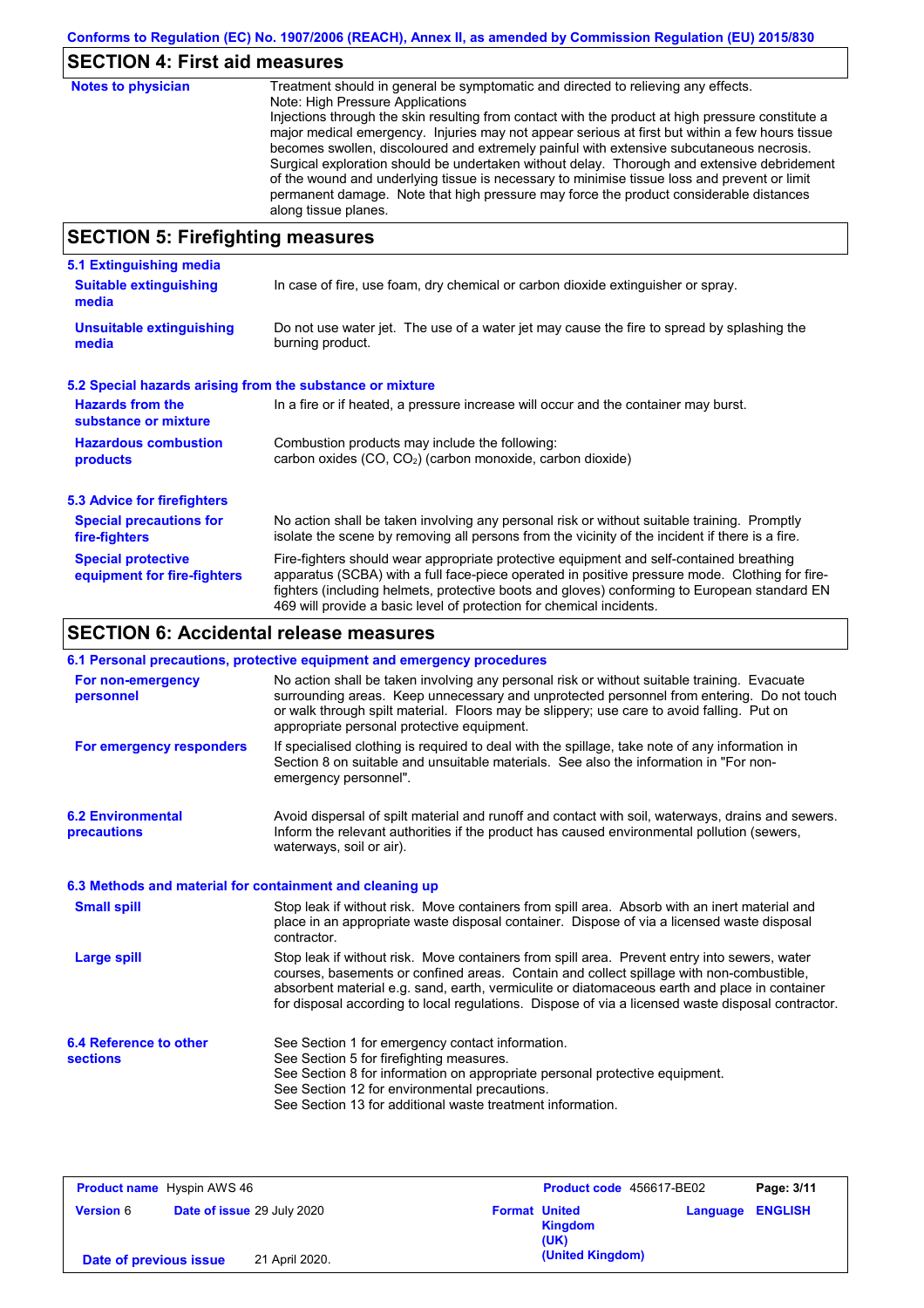## **SECTION 7: Handling and storage**

| 7.1 Precautions for safe handling                                                    |                                                                                                                                                                                                                                                                                                                                                                                                                                                                                          |
|--------------------------------------------------------------------------------------|------------------------------------------------------------------------------------------------------------------------------------------------------------------------------------------------------------------------------------------------------------------------------------------------------------------------------------------------------------------------------------------------------------------------------------------------------------------------------------------|
| <b>Protective measures</b>                                                           | Put on appropriate personal protective equipment.                                                                                                                                                                                                                                                                                                                                                                                                                                        |
| <b>Advice on general</b><br>occupational hygiene                                     | Eating, drinking and smoking should be prohibited in areas where this material is handled.<br>stored and processed. Wash thoroughly after handling. Remove contaminated clothing and<br>protective equipment before entering eating areas. See also Section 8 for additional<br>information on hygiene measures.                                                                                                                                                                         |
| <b>7.2 Conditions for safe</b><br>storage, including any<br><i>incompatibilities</i> | Store in accordance with local requiations. Store in a dry, cool and well-ventilated area, away<br>from incompatible materials (see Section 10). Keep away from heat and direct sunlight. Keep<br>container tightly closed and sealed until ready for use. Containers that have been opened must<br>be carefully resealed and kept upright to prevent leakage. Store and use only in equipment/<br>containers designed for use with this product. Do not store in unlabelled containers. |
| 7.3 Specific end use(s)                                                              |                                                                                                                                                                                                                                                                                                                                                                                                                                                                                          |
| <b>Recommendations</b>                                                               | See section 1.2 and Exposure scenarios in annex, if applicable.                                                                                                                                                                                                                                                                                                                                                                                                                          |

### **SECTION 8: Exposure controls/personal protection**

#### **8.1 Control parameters**

#### **Occupational exposure limits** No exposure limit value known.

No exposure limit value known.

Whilst specific OELs for certain components may be shown in this section, other components may be present in any mist, vapour or dust produced. Therefore, the specific OELs may not be applicable to the product as a whole and are provided for guidance only.

**Recommended monitoring procedures**

If this product contains ingredients with exposure limits, personal, workplace atmosphere or biological monitoring may be required to determine the effectiveness of the ventilation or other control measures and/or the necessity to use respiratory protective equipment. Reference should be made to monitoring standards, such as the following: European Standard EN 689 (Workplace atmospheres - Guidance for the assessment of exposure by inhalation to chemical agents for comparison with limit values and measurement strategy) European Standard EN 14042 (Workplace atmospheres - Guide for the application and use of procedures for the assessment of exposure to chemical and biological agents) European Standard EN 482 (Workplace atmospheres - General requirements for the performance of procedures for the measurement of chemical agents) Reference to national guidance documents for methods for the determination of hazardous substances will also be required.

#### **Derived No Effect Level**

No DNELs/DMELs available.

#### **Predicted No Effect Concentration**

No PNECs available

#### In case of insufficient ventilation, wear suitable respiratory equipment. The correct choice of respiratory protection depends upon the chemicals being handled, the conditions of work and use, and the condition of the respiratory equipment. Safety procedures should be developed for each intended application. Respiratory protection equipment should therefore be chosen in consultation with the supplier/manufacturer and with a full assessment of the working conditions. **Eye/face protection** Safety glasses with side shields. **Respiratory protection Appropriate engineering controls** Provide exhaust ventilation or other engineering controls to keep the relevant airborne concentrations below their respective occupational exposure limits. All activities involving chemicals should be assessed for their risks to health, to ensure exposures are adequately controlled. Personal protective equipment should only be considered after other forms of control measures (e.g. engineering controls) have been suitably evaluated. Personal protective equipment should conform to appropriate standards, be suitable for use, be kept in good condition and properly maintained. Your supplier of personal protective equipment should be consulted for advice on selection and appropriate standards. For further information contact your national organisation for standards. The final choice of protective equipment will depend upon a risk assessment. It is important to ensure that all items of personal protective equipment are compatible. Wash hands, forearms and face thoroughly after handling chemical products, before eating, smoking and using the lavatory and at the end of the working period. Ensure that eyewash stations and safety showers are close to the workstation location. **8.2 Exposure controls Hygiene measures Individual protection measures Product name** Hyspin AWS 46 **Version** 6 Hyspin AWS 46 **Product code** 456617-BE02 **Page: 4/11 Date of issue** 29 July 2020 **Format United Kingdom (UK) Language ENGLISH (United Kingdom) Date of previous issue** 21 April 2020.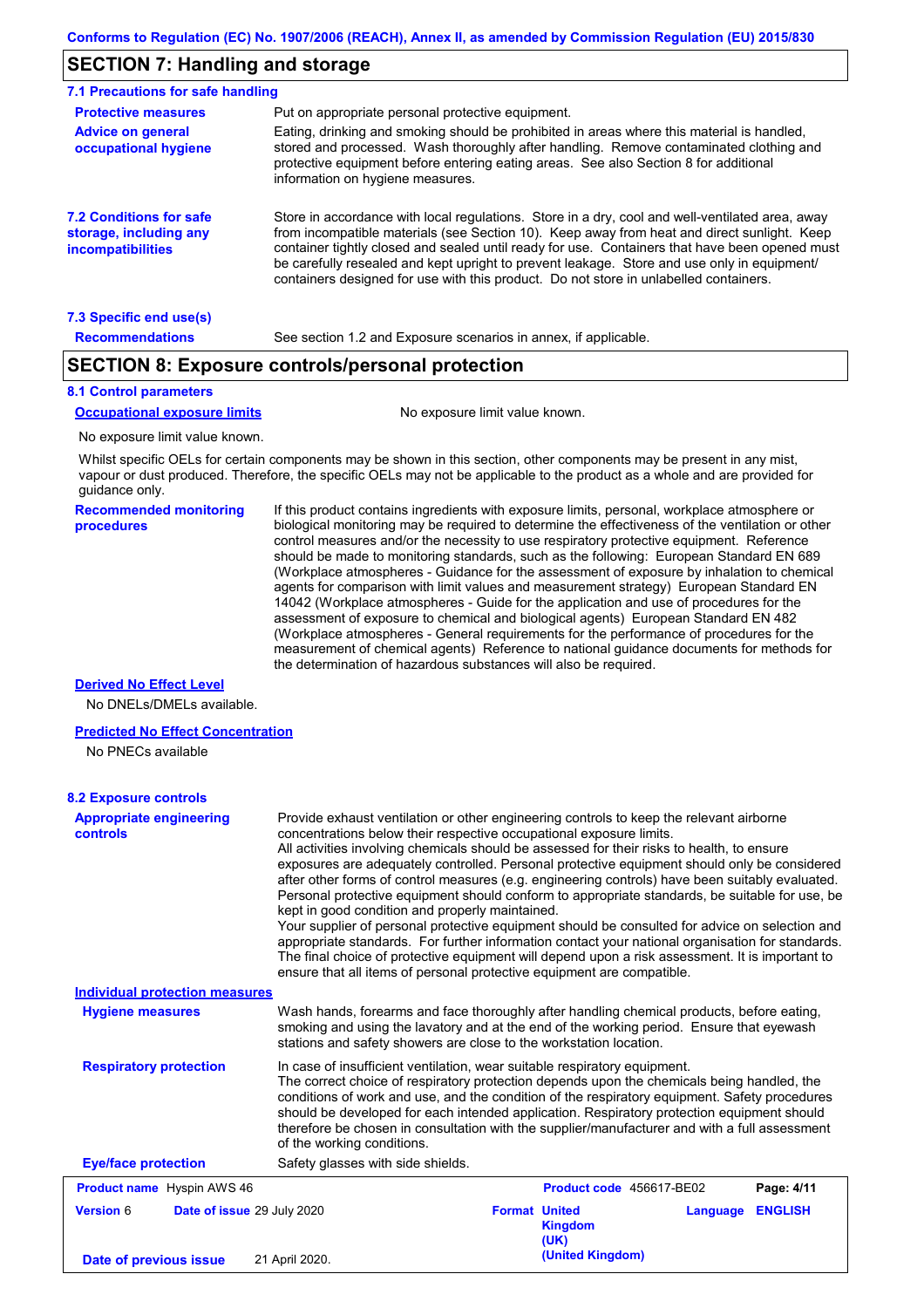# **SECTION 8: Exposure controls/personal protection**

**Date of previous issue** 21 April 2020.

| <b>Skin protection</b>                         |                                                                                                                                                                                                                                                                                                                                                                                                                                                                                                                                                                                                                                                                                       |
|------------------------------------------------|---------------------------------------------------------------------------------------------------------------------------------------------------------------------------------------------------------------------------------------------------------------------------------------------------------------------------------------------------------------------------------------------------------------------------------------------------------------------------------------------------------------------------------------------------------------------------------------------------------------------------------------------------------------------------------------|
| <b>Hand protection</b>                         | <b>General Information:</b>                                                                                                                                                                                                                                                                                                                                                                                                                                                                                                                                                                                                                                                           |
|                                                | Because specific work environments and material handling practices vary, safety procedures<br>should be developed for each intended application. The correct choice of protective gloves<br>depends upon the chemicals being handled, and the conditions of work and use. Most gloves<br>provide protection for only a limited time before they must be discarded and replaced (even the<br>best chemically resistant gloves will break down after repeated chemical exposures).                                                                                                                                                                                                      |
|                                                | Gloves should be chosen in consultation with the supplier / manufacturer and taking account of<br>a full assessment of the working conditions.                                                                                                                                                                                                                                                                                                                                                                                                                                                                                                                                        |
|                                                | Recommended: Nitrile gloves.<br><b>Breakthrough time:</b>                                                                                                                                                                                                                                                                                                                                                                                                                                                                                                                                                                                                                             |
|                                                | Breakthrough time data are generated by glove manufacturers under laboratory test conditions<br>and represent how long a glove can be expected to provide effective permeation resistance. It<br>is important when following breakthrough time recommendations that actual workplace<br>conditions are taken into account. Always consult with your glove supplier for up-to-date<br>technical information on breakthrough times for the recommended glove type.<br>Our recommendations on the selection of gloves are as follows:                                                                                                                                                    |
|                                                | Continuous contact:                                                                                                                                                                                                                                                                                                                                                                                                                                                                                                                                                                                                                                                                   |
|                                                | Gloves with a minimum breakthrough time of 240 minutes, or >480 minutes if suitable gloves<br>can be obtained.<br>If suitable gloves are not available to offer that level of protection, gloves with shorter<br>breakthrough times may be acceptable as long as appropriate glove maintenance and<br>replacement regimes are determined and adhered to.                                                                                                                                                                                                                                                                                                                              |
|                                                | Short-term / splash protection:                                                                                                                                                                                                                                                                                                                                                                                                                                                                                                                                                                                                                                                       |
|                                                | Recommended breakthrough times as above.<br>It is recognised that for short-term, transient exposures, gloves with shorter breakthrough times<br>may commonly be used. Therefore, appropriate maintenance and replacement regimes must<br>be determined and rigorously followed.                                                                                                                                                                                                                                                                                                                                                                                                      |
|                                                | <b>Glove Thickness:</b>                                                                                                                                                                                                                                                                                                                                                                                                                                                                                                                                                                                                                                                               |
|                                                | For general applications, we recommend gloves with a thickness typically greater than 0.35 mm.                                                                                                                                                                                                                                                                                                                                                                                                                                                                                                                                                                                        |
|                                                | It should be emphasised that glove thickness is not necessarily a good predictor of glove<br>resistance to a specific chemical, as the permeation efficiency of the glove will be dependent<br>on the exact composition of the glove material. Therefore, glove selection should also be based<br>on consideration of the task requirements and knowledge of breakthrough times.<br>Glove thickness may also vary depending on the glove manufacturer, the glove type and the<br>glove model. Therefore, the manufacturers' technical data should always be taken into account<br>to ensure selection of the most appropriate glove for the task.                                     |
|                                                | Note: Depending on the activity being conducted, gloves of varying thickness may be required<br>for specific tasks. For example:                                                                                                                                                                                                                                                                                                                                                                                                                                                                                                                                                      |
|                                                | • Thinner gloves (down to 0.1 mm or less) may be required where a high degree of manual<br>dexterity is needed. However, these gloves are only likely to give short duration protection and<br>would normally be just for single use applications, then disposed of.                                                                                                                                                                                                                                                                                                                                                                                                                  |
|                                                | • Thicker gloves (up to 3 mm or more) may be required where there is a mechanical (as well<br>as a chemical) risk i.e. where there is abrasion or puncture potential.                                                                                                                                                                                                                                                                                                                                                                                                                                                                                                                 |
| <b>Skin and body</b>                           | Use of protective clothing is good industrial practice.<br>Personal protective equipment for the body should be selected based on the task being<br>performed and the risks involved and should be approved by a specialist before handling this<br>product.<br>Cotton or polyester/cotton overalls will only provide protection against light superficial<br>contamination that will not soak through to the skin. Overalls should be laundered on a regular<br>basis. When the risk of skin exposure is high (e.g. when cleaning up spillages or if there is a<br>risk of splashing) then chemical resistant aprons and/or impervious chemical suits and boots<br>will be required. |
| <b>Product name</b> Hyspin AWS 46              | Product code 456617-BE02<br>Page: 5/11                                                                                                                                                                                                                                                                                                                                                                                                                                                                                                                                                                                                                                                |
| <b>Version 6</b><br>Date of issue 29 July 2020 | <b>Format United</b><br>Language ENGLISH<br><b>Kingdom</b>                                                                                                                                                                                                                                                                                                                                                                                                                                                                                                                                                                                                                            |

**(UK)**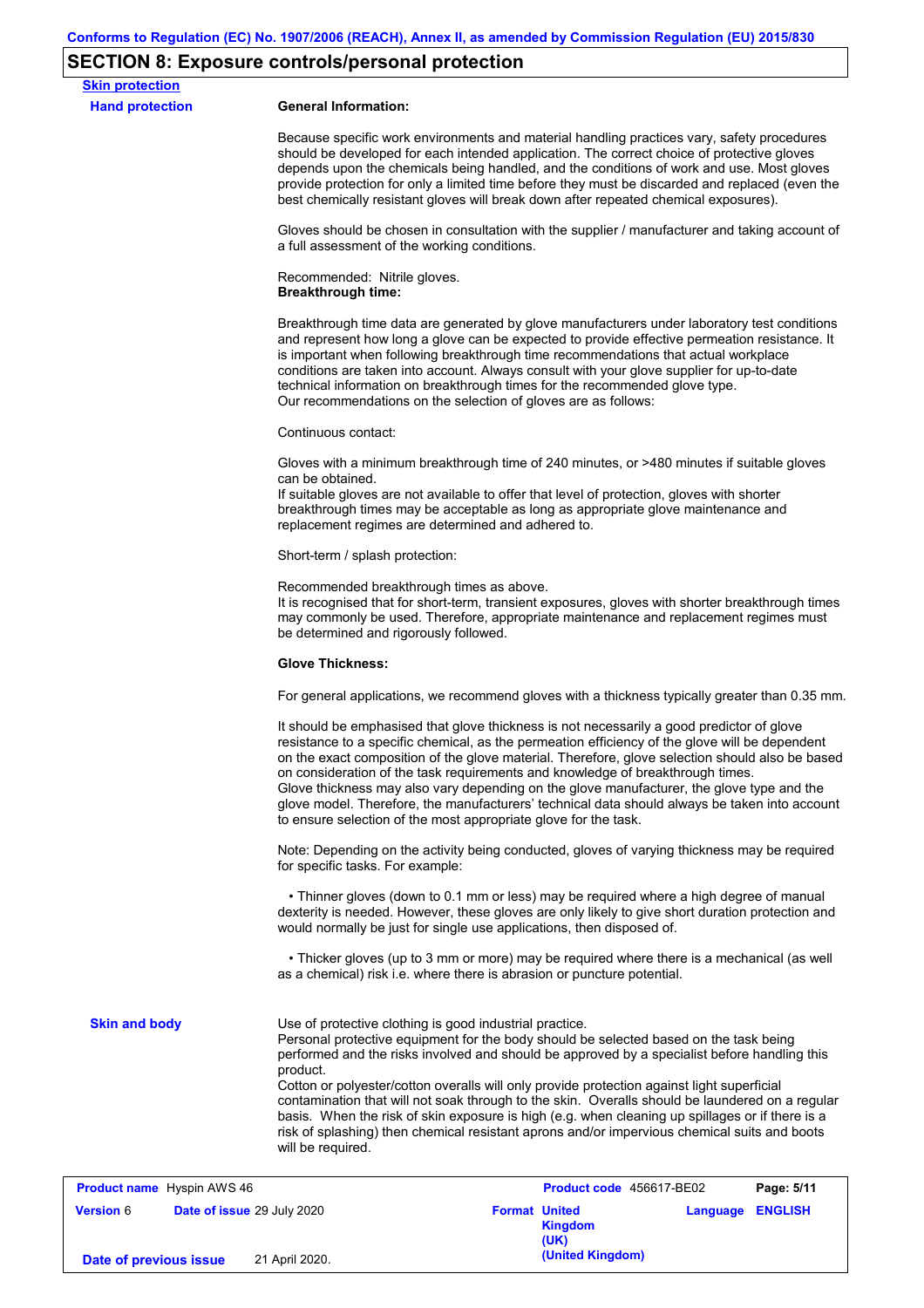# **SECTION 8: Exposure controls/personal protection**

| <b>Refer to standards:</b>                | Respiratory protection: EN 529<br>Gloves: EN 420, EN 374<br>Eye protection: EN 166<br>Filtering half-mask: EN 149<br>Filtering half-mask with valve: EN 405<br>Half-mask: EN 140 plus filter<br>Full-face mask: EN 136 plus filter<br>Particulate filters: EN 143<br>Gas/combined filters: EN 14387                           |
|-------------------------------------------|-------------------------------------------------------------------------------------------------------------------------------------------------------------------------------------------------------------------------------------------------------------------------------------------------------------------------------|
| <b>Environmental exposure</b><br>controls | Emissions from ventilation or work process equipment should be checked to ensure they<br>comply with the requirements of environmental protection legislation. In some cases, fume<br>scrubbers, filters or engineering modifications to the process equipment will be necessary to<br>reduce emissions to acceptable levels. |

## **SECTION 9: Physical and chemical properties**

### **9.1 Information on basic physical and chemical properties**

| <b>Appearance</b>                                      |                                                                                                                                   |
|--------------------------------------------------------|-----------------------------------------------------------------------------------------------------------------------------------|
| <b>Physical state</b>                                  | Liquid.                                                                                                                           |
| <b>Colour</b>                                          | <b>Zolourless.</b> [Light]                                                                                                        |
| <b>Odour</b>                                           | Not available.                                                                                                                    |
| <b>Odour threshold</b>                                 | Not available.                                                                                                                    |
| рH                                                     | Not available.                                                                                                                    |
| <b>Melting point/freezing point</b>                    | Not available.                                                                                                                    |
| Initial boiling point and boiling<br>range             | Not available.                                                                                                                    |
| <b>Pour point</b>                                      | $-24 °C$                                                                                                                          |
| <b>Flash point</b>                                     | Open cup: >200°C (>392°F) [Cleveland.]                                                                                            |
| <b>Evaporation rate</b>                                | Not available.                                                                                                                    |
| <b>Flammability (solid, gas)</b>                       | Not available.                                                                                                                    |
| <b>Upper/lower flammability or</b><br>explosive limits | Not available.                                                                                                                    |
| <b>Vapour pressure</b>                                 | Not available.                                                                                                                    |
| <b>Vapour density</b>                                  | Not available.                                                                                                                    |
| <b>Relative density</b>                                | Not available.                                                                                                                    |
| <b>Density</b>                                         | <1000 kg/m <sup>3</sup> (<1 g/cm <sup>3</sup> ) at 15 <sup>°</sup> C                                                              |
| <b>Solubility(ies)</b>                                 | insoluble in water.                                                                                                               |
| <b>Partition coefficient: n-octanol/</b><br>water      | Not available.                                                                                                                    |
| <b>Auto-ignition temperature</b>                       | Not available.                                                                                                                    |
| <b>Decomposition temperature</b>                       | Not available.                                                                                                                    |
| <b>Viscosity</b>                                       | Kinematic: 46 mm <sup>2</sup> /s (46 cSt) at 40 $^{\circ}$ C<br>Kinematic: 6.65 mm <sup>2</sup> /s (6.65 cSt) at 100 $^{\circ}$ C |
| <b>Explosive properties</b>                            | Not available.                                                                                                                    |
| <b>Oxidising properties</b>                            | Not available.                                                                                                                    |

### **9.2 Other information**

No additional information.

| <b>SECTION 10: Stability and reactivity</b>                                                 |                                                                                                                                                                         |                      |                          |          |                |
|---------------------------------------------------------------------------------------------|-------------------------------------------------------------------------------------------------------------------------------------------------------------------------|----------------------|--------------------------|----------|----------------|
| <b>10.1 Reactivity</b>                                                                      | No specific test data available for this product. Refer to Conditions to avoid and Incompatible<br>materials for additional information.                                |                      |                          |          |                |
| <b>10.2 Chemical stability</b>                                                              | The product is stable.                                                                                                                                                  |                      |                          |          |                |
| <b>10.3 Possibility of</b><br>hazardous reactions                                           | Under normal conditions of storage and use, hazardous reactions will not occur.<br>Under normal conditions of storage and use, hazardous polymerisation will not occur. |                      |                          |          |                |
| <b>10.4 Conditions to avoid</b><br>Avoid all possible sources of ignition (spark or flame). |                                                                                                                                                                         |                      |                          |          |                |
| <b>Product name</b> Hyspin AWS 46                                                           |                                                                                                                                                                         |                      | Product code 456617-BE02 |          | Page: 6/11     |
| <b>Version 6</b>                                                                            | <b>Date of issue 29 July 2020</b>                                                                                                                                       | <b>Format United</b> | <b>Kingdom</b><br>(UK)   | Language | <b>ENGLISH</b> |
| Date of previous issue                                                                      | 21 April 2020.                                                                                                                                                          |                      | (United Kingdom)         |          |                |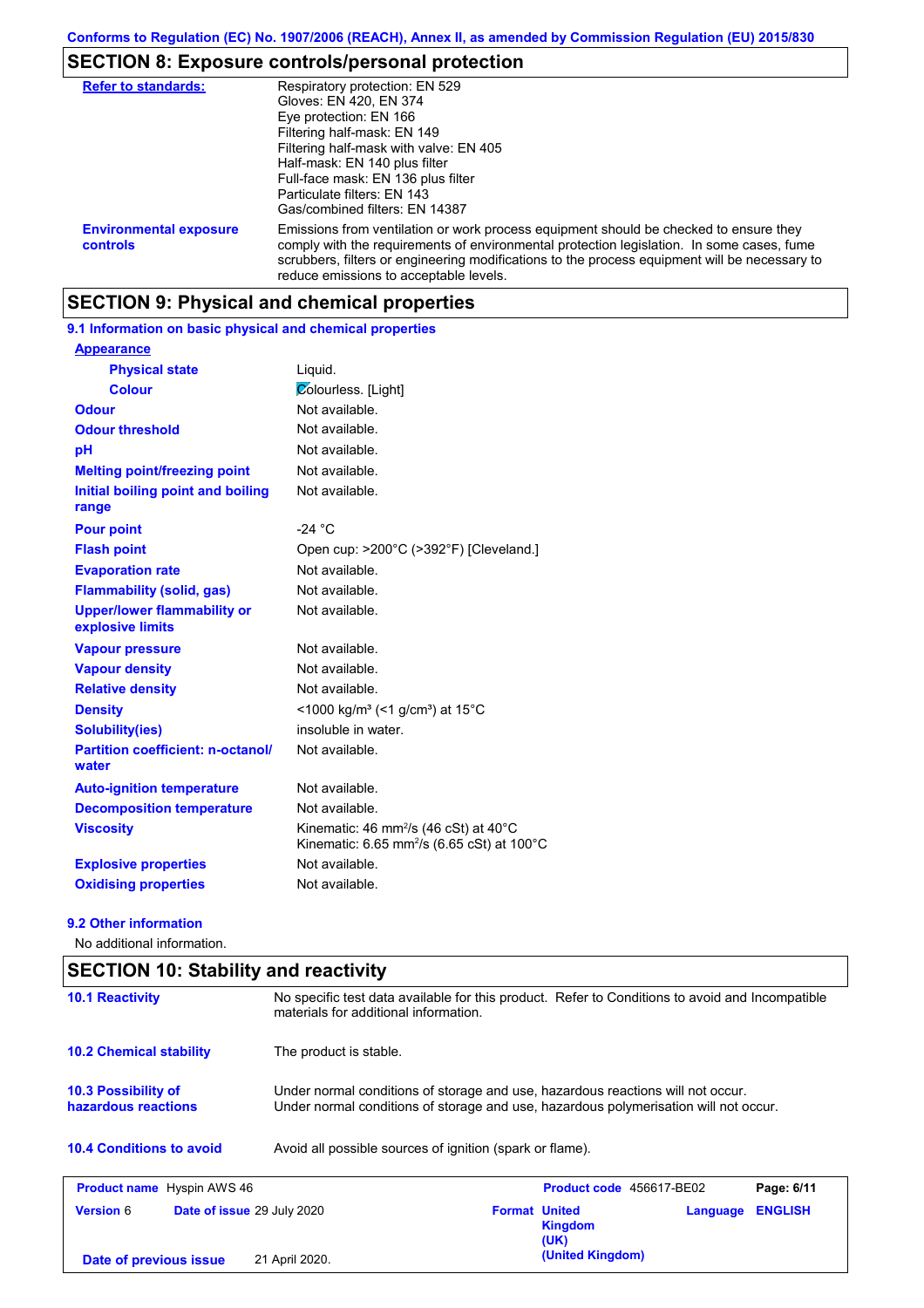|                                                    | Conforms to Regulation (EC) No. 1907/2006 (REACH), Annex II, as amended by Commission Regulation (EU) 2015/830    |  |  |
|----------------------------------------------------|-------------------------------------------------------------------------------------------------------------------|--|--|
| <b>SECTION 10: Stability and reactivity</b>        |                                                                                                                   |  |  |
| 10.5 Incompatible materials                        | Reactive or incompatible with the following materials: oxidising materials.                                       |  |  |
| <b>10.6 Hazardous</b><br>decomposition products    | Under normal conditions of storage and use, hazardous decomposition products should not be<br>produced.           |  |  |
| <b>SECTION 11: Toxicological information</b>       |                                                                                                                   |  |  |
| 11.1 Information on toxicological effects          |                                                                                                                   |  |  |
| <b>Acute toxicity estimates</b>                    |                                                                                                                   |  |  |
| Not available.                                     |                                                                                                                   |  |  |
| <b>Information on likely</b><br>routes of exposure | Routes of entry anticipated: Dermal, Inhalation.                                                                  |  |  |
| <b>Potential acute health effects</b>              |                                                                                                                   |  |  |
| <b>Inhalation</b>                                  | Vapour inhalation under ambient conditions is not normally a problem due to low vapour<br>pressure.               |  |  |
| <b>Ingestion</b>                                   | No known significant effects or critical hazards.                                                                 |  |  |
| <b>Skin contact</b>                                | Defatting to the skin. May cause skin dryness and irritation.                                                     |  |  |
| <b>Eye contact</b>                                 | No known significant effects or critical hazards.                                                                 |  |  |
|                                                    | Symptoms related to the physical, chemical and toxicological characteristics                                      |  |  |
| <b>Inhalation</b>                                  | No specific data.                                                                                                 |  |  |
| <b>Ingestion</b>                                   | No specific data.                                                                                                 |  |  |
| <b>Skin contact</b>                                | Adverse symptoms may include the following:<br>irritation<br>dryness<br>cracking                                  |  |  |
| <b>Eye contact</b>                                 | No specific data.                                                                                                 |  |  |
|                                                    | Delayed and immediate effects as well as chronic effects from short and long-term exposure                        |  |  |
| <b>Inhalation</b>                                  | Overexposure to the inhalation of airborne droplets or aerosols may cause irritation of the<br>respiratory tract. |  |  |
| <b>Ingestion</b>                                   | Ingestion of large quantities may cause nausea and diarrhoea.                                                     |  |  |
| <b>Skin contact</b>                                | Prolonged or repeated contact can defat the skin and lead to irritation and/or dermatitis.                        |  |  |
| <b>Eye contact</b>                                 | Potential risk of transient stinging or redness if accidental eye contact occurs.                                 |  |  |
| <b>Potential chronic health effects</b>            |                                                                                                                   |  |  |
| General                                            | No known significant effects or critical hazards.                                                                 |  |  |
| <b>Carcinogenicity</b>                             | No known significant effects or critical hazards.                                                                 |  |  |
| <b>Mutagenicity</b>                                | No known significant effects or critical hazards.                                                                 |  |  |
| <b>Developmental effects</b>                       | No known significant effects or critical hazards.                                                                 |  |  |
| <b>Fertility effects</b>                           | No known significant effects or critical hazards.                                                                 |  |  |

# **SECTION 12: Ecological information**

**12.1 Toxicity**

**Environmental hazards** Not classified as dangerous

### **12.2 Persistence and degradability**

Expected to be biodegradable.

### **12.3 Bioaccumulative potential**

This product is not expected to bioaccumulate through food chains in the environment.

| 12.4 Mobility in soil                                   |                                                                      |
|---------------------------------------------------------|----------------------------------------------------------------------|
| <b>Soil/water partition</b><br><b>coefficient (Koc)</b> | Not available.                                                       |
| <b>Mobility</b>                                         | Spillages may penetrate the soil causing ground water contamination. |

### **12.5 Results of PBT and vPvB assessment**

Product does not meet the criteria for PBT or vPvB according to Regulation (EC) No. 1907/2006, Annex XIII.

| <b>Product name</b> Hyspin AWS 46 |                                   | <b>Product code</b> 456617-BE02                |                         | Page: 7/11 |
|-----------------------------------|-----------------------------------|------------------------------------------------|-------------------------|------------|
| <b>Version 6</b>                  | <b>Date of issue 29 July 2020</b> | <b>Format United</b><br><b>Kingdom</b><br>(UK) | <b>Language ENGLISH</b> |            |
| Date of previous issue            | 21 April 2020.                    | (United Kingdom)                               |                         |            |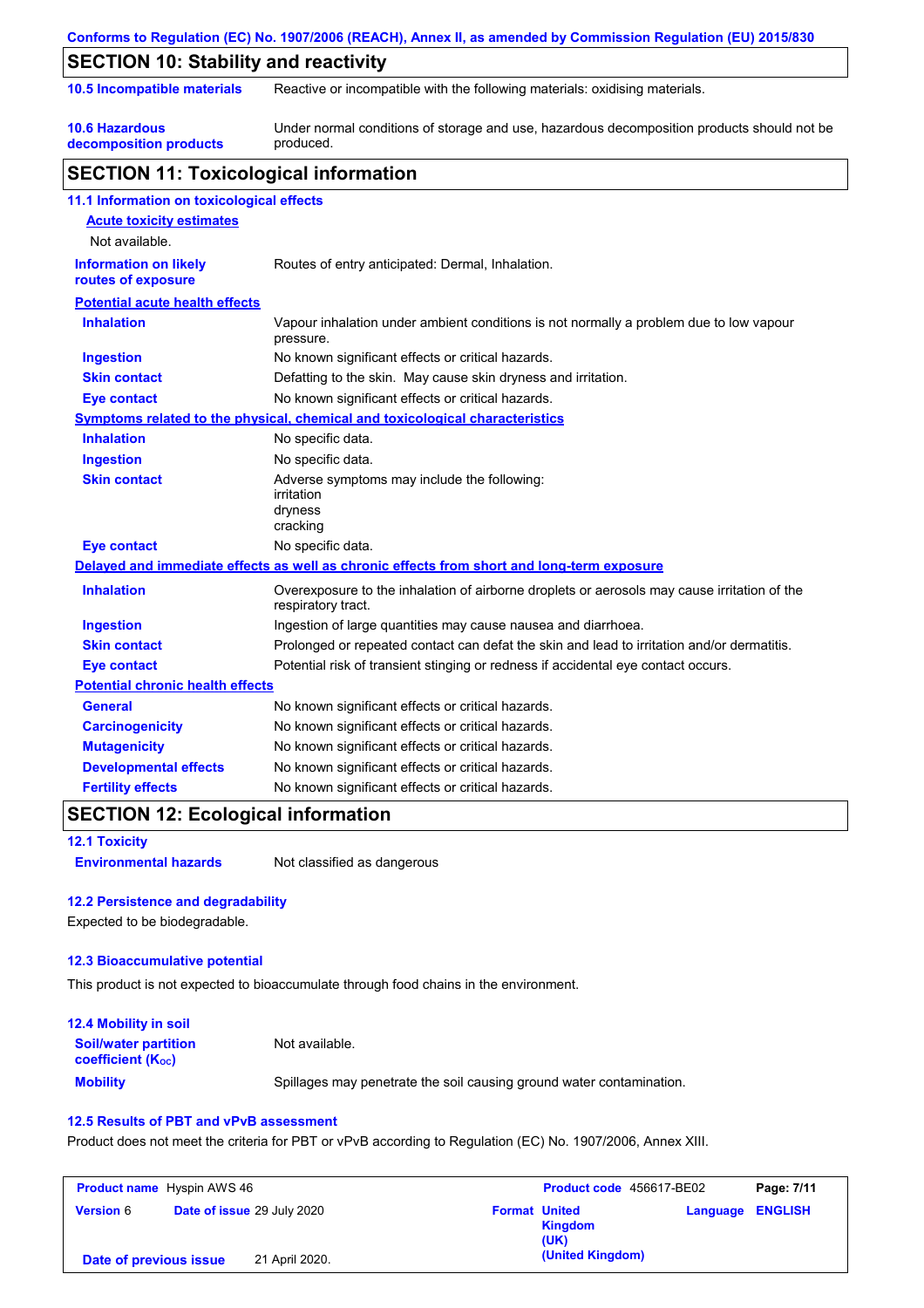### **SECTION 12: Ecological information**

### **12.6 Other adverse effects**

**Other ecological information**

Spills may form a film on water surfaces causing physical damage to organisms. Oxygen transfer could also be impaired.

## **SECTION 13: Disposal considerations**

### **Product**

**Methods of disposal**

**Hazardous waste** Yes. Where possible, arrange for product to be recycled. Dispose of via an authorised person/ licensed waste disposal contractor in accordance with local regulations.

**European waste catalogue (EWC)**

| <b>Waste code</b> | <b>Waste designation</b>                      |
|-------------------|-----------------------------------------------|
| $130110*$         | Imineral based non-chlorinated hydraulic oils |

However, deviation from the intended use and/or the presence of any potential contaminants may require an alternative waste disposal code to be assigned by the end user.

#### **Packaging**

**Methods of disposal**

Where possible, arrange for product to be recycled. Dispose of via an authorised person/ licensed waste disposal contractor in accordance with local regulations.

| <b>Waste code</b>                                                                       | European waste catalogue (EWC)                                                                                                                                                                                                          |  |
|-----------------------------------------------------------------------------------------|-----------------------------------------------------------------------------------------------------------------------------------------------------------------------------------------------------------------------------------------|--|
| packaging containing residues of or contaminated by hazardous substances<br>l 15 01 10* |                                                                                                                                                                                                                                         |  |
| <b>Special precautions</b>                                                              | This material and its container must be disposed of in a safe way. Empty containers or liners<br>may retain some product residues. Avoid dispersal of spilt material and runoff and contact with<br>soil, waterways, drains and sewers. |  |
| <b>References</b>                                                                       | Commission 2014/955/EU<br>Directive 2008/98/EC                                                                                                                                                                                          |  |

# **SECTION 14: Transport information**

|                                           | <b>ADR/RID</b> | <b>ADN</b>     | <b>IMDG</b>    | <b>IATA</b>    |
|-------------------------------------------|----------------|----------------|----------------|----------------|
| 14.1 UN number                            | Not regulated. | Not regulated. | Not regulated. | Not regulated. |
| 14.2 UN proper<br>shipping name           |                |                |                |                |
| <b>14.3 Transport</b><br>hazard class(es) |                |                | -              |                |
| 14.4 Packing<br>group                     |                |                |                |                |
| 14.5<br><b>Environmental</b><br>hazards   | No.            | No.            | No.            | No.            |
| <b>Additional</b><br>information          |                |                | ۰              |                |

**14.6 Special precautions for user** Not available.

**14.7 Transport in bulk according to Annex II of** 

**Marpol and the IBC Code**

Not available.

**Product name** Hyspin AWS 46 **Version** 6 **Product code** 456617-BE02 **Page: 8/11 Date of issue** 29 July 2020 **Format United Kingdom (UK) Language ENGLISH (United Kingdom) Date of previous issue** 21 April 2020.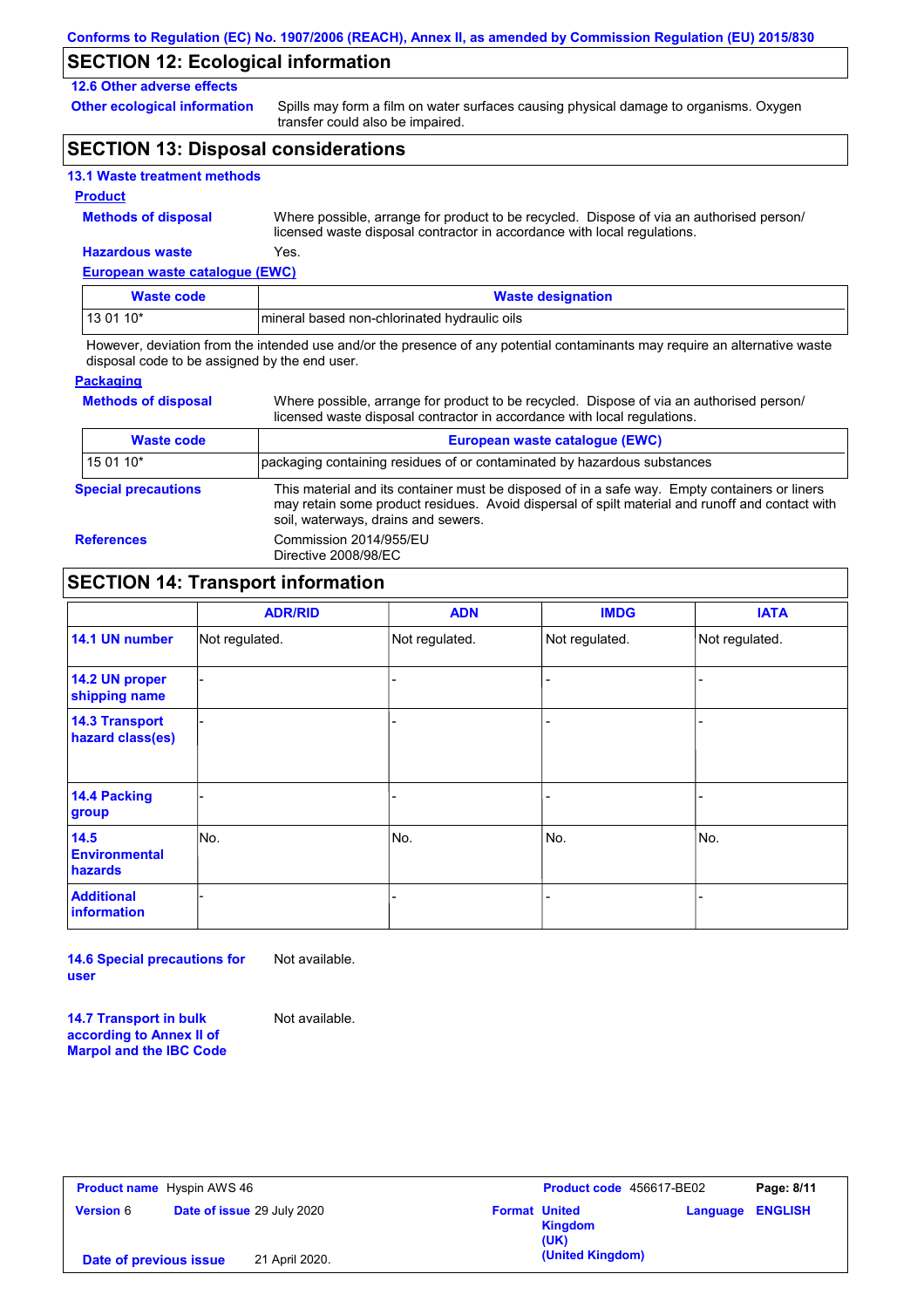# **SECTION 15: Regulatory information**

|                                                                 | 15.1 Safety, health and environmental regulations/legislation specific for the substance or mixture                            |  |  |
|-----------------------------------------------------------------|--------------------------------------------------------------------------------------------------------------------------------|--|--|
| EU Regulation (EC) No. 1907/2006 (REACH)                        |                                                                                                                                |  |  |
| Annex XIV - List of substances subject to authorisation         |                                                                                                                                |  |  |
| <b>Annex XIV</b>                                                |                                                                                                                                |  |  |
| None of the components are listed.                              |                                                                                                                                |  |  |
| <b>Substances of very high concern</b>                          |                                                                                                                                |  |  |
| None of the components are listed.                              |                                                                                                                                |  |  |
| <b>Other regulations</b>                                        |                                                                                                                                |  |  |
| <b>REACH Status</b>                                             | The company, as identified in Section 1, sells this product in the EU in compliance with the<br>current requirements of REACH. |  |  |
| <b>United States inventory</b><br>(TSCA 8b)                     | All components are active or exempted.                                                                                         |  |  |
| <b>Australia inventory (AICS)</b>                               | All components are listed or exempted.                                                                                         |  |  |
| <b>Canada inventory</b>                                         | All components are listed or exempted.                                                                                         |  |  |
| <b>China inventory (IECSC)</b>                                  | All components are listed or exempted.                                                                                         |  |  |
| <b>Japan inventory (ENCS)</b>                                   | All components are listed or exempted.                                                                                         |  |  |
| <b>Korea inventory (KECI)</b>                                   | All components are listed or exempted.                                                                                         |  |  |
| <b>Philippines inventory</b><br>(PICCS)                         | All components are listed or exempted.                                                                                         |  |  |
| <b>Taiwan Chemical</b><br><b>Substances Inventory</b><br>(TCSI) | All components are listed or exempted.                                                                                         |  |  |
| Ozone depleting substances (1005/2009/EU)                       |                                                                                                                                |  |  |
| Not listed.                                                     |                                                                                                                                |  |  |
| Prior Informed Consent (PIC) (649/2012/EU)                      |                                                                                                                                |  |  |
| Not listed.                                                     |                                                                                                                                |  |  |
| <b>EU - Water framework directive - Priority substances</b>     |                                                                                                                                |  |  |
| None of the components are listed.                              |                                                                                                                                |  |  |
| <b>Seveso Directive</b>                                         |                                                                                                                                |  |  |
|                                                                 |                                                                                                                                |  |  |

This product is not controlled under the Seveso Directive.

| 15.2 Chemical safety | A Chemical Safety Assessment has been carried out for one or more of the substances within  |
|----------------------|---------------------------------------------------------------------------------------------|
| assessment           | this mixture. A Chemical Safety Assessment has not been carried out for the mixture itself. |

# **SECTION 16: Other information**

| <b>Abbreviations and acronyms</b> | Inland Waterway                                |                                                                                                                                                                                                                                                                                   | ADN = European Provisions concerning the International Carriage of Dangerous Goods by    |  |  |  |  |
|-----------------------------------|------------------------------------------------|-----------------------------------------------------------------------------------------------------------------------------------------------------------------------------------------------------------------------------------------------------------------------------------|------------------------------------------------------------------------------------------|--|--|--|--|
|                                   |                                                |                                                                                                                                                                                                                                                                                   | ADR = The European Agreement concerning the International Carriage of Dangerous Goods by |  |  |  |  |
|                                   | Road                                           |                                                                                                                                                                                                                                                                                   |                                                                                          |  |  |  |  |
|                                   |                                                | ATE = Acute Toxicity Estimate                                                                                                                                                                                                                                                     |                                                                                          |  |  |  |  |
|                                   | <b>BCF</b> = Bioconcentration Factor           |                                                                                                                                                                                                                                                                                   |                                                                                          |  |  |  |  |
|                                   |                                                | CAS = Chemical Abstracts Service                                                                                                                                                                                                                                                  |                                                                                          |  |  |  |  |
|                                   |                                                | CLP = Classification, Labelling and Packaging Regulation [Regulation (EC) No. 1272/2008]<br>CSA = Chemical Safety Assessment<br>CSR = Chemical Safety Report<br>DMEL = Derived Minimal Effect Level                                                                               |                                                                                          |  |  |  |  |
|                                   |                                                |                                                                                                                                                                                                                                                                                   |                                                                                          |  |  |  |  |
|                                   |                                                |                                                                                                                                                                                                                                                                                   |                                                                                          |  |  |  |  |
|                                   |                                                | DNEL = Derived No Effect Level                                                                                                                                                                                                                                                    |                                                                                          |  |  |  |  |
|                                   |                                                | EINECS = European Inventory of Existing Commercial chemical Substances                                                                                                                                                                                                            |                                                                                          |  |  |  |  |
|                                   | ES = Exposure Scenario                         |                                                                                                                                                                                                                                                                                   |                                                                                          |  |  |  |  |
|                                   | EUH statement = CLP-specific Hazard statement  |                                                                                                                                                                                                                                                                                   |                                                                                          |  |  |  |  |
|                                   | EWC = European Waste Cataloque                 |                                                                                                                                                                                                                                                                                   |                                                                                          |  |  |  |  |
|                                   |                                                | GHS = Globally Harmonized System of Classification and Labelling of Chemicals                                                                                                                                                                                                     |                                                                                          |  |  |  |  |
|                                   | IATA = International Air Transport Association |                                                                                                                                                                                                                                                                                   |                                                                                          |  |  |  |  |
|                                   |                                                | IBC = Intermediate Bulk Container                                                                                                                                                                                                                                                 |                                                                                          |  |  |  |  |
|                                   |                                                | <b>IMDG = International Maritime Dangerous Goods</b><br>LogPow = logarithm of the octanol/water partition coefficient<br>MARPOL = International Convention for the Prevention of Pollution From Ships, 1973 as<br>modified by the Protocol of 1978. ("Marpol" = marine pollution) |                                                                                          |  |  |  |  |
|                                   |                                                |                                                                                                                                                                                                                                                                                   |                                                                                          |  |  |  |  |
|                                   |                                                |                                                                                                                                                                                                                                                                                   |                                                                                          |  |  |  |  |
|                                   |                                                |                                                                                                                                                                                                                                                                                   |                                                                                          |  |  |  |  |
|                                   |                                                | OECD = Organisation for Economic Co-operation and Development                                                                                                                                                                                                                     |                                                                                          |  |  |  |  |
| <b>Product name</b> Hyspin AWS 46 |                                                |                                                                                                                                                                                                                                                                                   | Product code 456617-BE02<br>Page: 9/11                                                   |  |  |  |  |
| <b>Version 6</b>                  | <b>Date of issue 29 July 2020</b>              | <b>Format United</b>                                                                                                                                                                                                                                                              | <b>ENGLISH</b><br>Language                                                               |  |  |  |  |
|                                   |                                                | <b>Kingdom</b>                                                                                                                                                                                                                                                                    |                                                                                          |  |  |  |  |
|                                   |                                                | (UK)                                                                                                                                                                                                                                                                              |                                                                                          |  |  |  |  |
| Date of previous issue            | 21 April 2020.                                 | (United Kingdom)                                                                                                                                                                                                                                                                  |                                                                                          |  |  |  |  |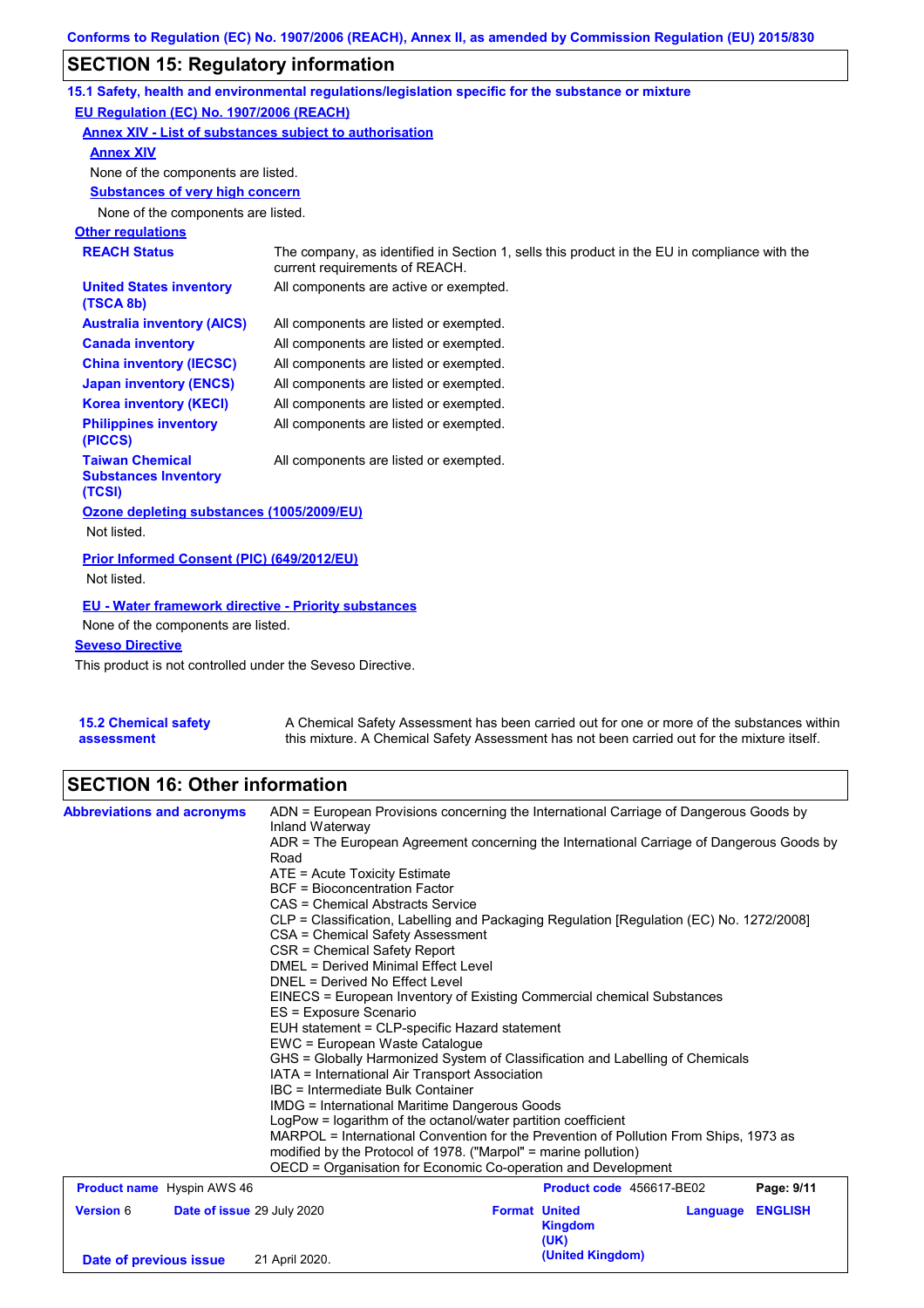### **SECTION 16: Other information**

PBT = Persistent, Bioaccumulative and Toxic PNEC = Predicted No Effect Concentration REACH = Registration, Evaluation, Authorisation and Restriction of Chemicals Regulation [Regulation (EC) No. 1907/2006] RID = The Regulations concerning the International Carriage of Dangerous Goods by Rail RRN = REACH Registration Number SADT = Self-Accelerating Decomposition Temperature SVHC = Substances of Very High Concern STOT-RE = Specific Target Organ Toxicity - Repeated Exposure STOT-SE = Specific Target Organ Toxicity - Single Exposure TWA = Time weighted average UN = United Nations UVCB = Complex hydrocarbon substance VOC = Volatile Organic Compound vPvB = Very Persistent and Very Bioaccumulative Varies = may contain one or more of the following 64741-88-4 / RRN 01-2119488706-23, 64741-89-5 / RRN 01-2119487067-30, 64741-95-3 / RRN 01-2119487081-40, 64741-96-4/ RRN 01-2119483621-38, 64742-01-4 / RRN 01-2119488707-21, 64742-44-5 / RRN 01-2119985177-24, 64742-45-6, 64742-52-5 / RRN 01-2119467170-45, 64742-53-6 / RRN 01-2119480375-34, 64742-54-7 / RRN 01-2119484627-25, 64742-55-8 / RRN 01-2119487077-29, 64742-56-9 / RRN 01-2119480132-48, 64742-57-0 / RRN 01-2119489287-22, 64742-58-1, 64742-62-7 / RRN 01-2119480472-38, 64742-63-8, 64742-65-0 / RRN 01-2119471299-27, 64742-70-7 / RRN 01-2119487080-42, 72623-85-9 / RRN 01-2119555262-43, 72623-86-0 / RRN 01-2119474878-16, 72623-87-1 / RRN 01-2119474889-13

#### **Procedure used to derive the classification according to Regulation (EC) No. 1272/2008 [CLP/GHS]**

| <b>Classification</b>                                  |                            | <b>Justification</b> |  |  |
|--------------------------------------------------------|----------------------------|----------------------|--|--|
| Not classified.                                        |                            |                      |  |  |
| <b>Full text of abbreviated H</b><br><b>statements</b> | Not applicable.            |                      |  |  |
| <b>Full text of classifications</b><br>[CLP/GHS]       | Not applicable.            |                      |  |  |
| <b>History</b>                                         |                            |                      |  |  |
| Date of issue/ Date of<br>revision                     | 29/07/2020.                |                      |  |  |
| Date of previous issue                                 | 21/04/2020.                |                      |  |  |
| <b>Prepared by</b>                                     | <b>Product Stewardship</b> |                      |  |  |

### **Indicates information that has changed from previously issued version.**

#### **Notice to reader**

All reasonably practicable steps have been taken to ensure this data sheet and the health, safety and environmental information contained in it is accurate as of the date specified below. No warranty or representation, express or implied is made as to the accuracy or completeness of the data and information in this data sheet.

The data and advice given apply when the product is sold for the stated application or applications. You should not use the product other than for the stated application or applications without seeking advice from BP Group.

It is the user's obligation to evaluate and use this product safely and to comply with all applicable laws and regulations. The BP Group shall not be responsible for any damage or injury resulting from use, other than the stated product use of the material, from any failure to adhere to recommendations, or from any hazards inherent in the nature of the material. Purchasers of the product for supply to a third party for use at work, have a duty to take all necessary steps to ensure that any person handling or using the product is provided with the information in this sheet. Employers have a duty to tell employees and others who may be affected of any hazards described in this sheet and of any precautions that should be taken. You can contact the BP Group to ensure that this document is the most current available. Alteration of this document is strictly prohibited.

| <b>Product name</b> Hyspin AWS 46 |                            | Product code 456617-BE02 |                      | Page: 10/11            |          |                |
|-----------------------------------|----------------------------|--------------------------|----------------------|------------------------|----------|----------------|
| <b>Version 6</b>                  | Date of issue 29 July 2020 |                          | <b>Format United</b> | <b>Kingdom</b><br>(UK) | Language | <b>ENGLISH</b> |
| Date of previous issue            |                            | 21 April 2020.           |                      | (United Kingdom)       |          |                |